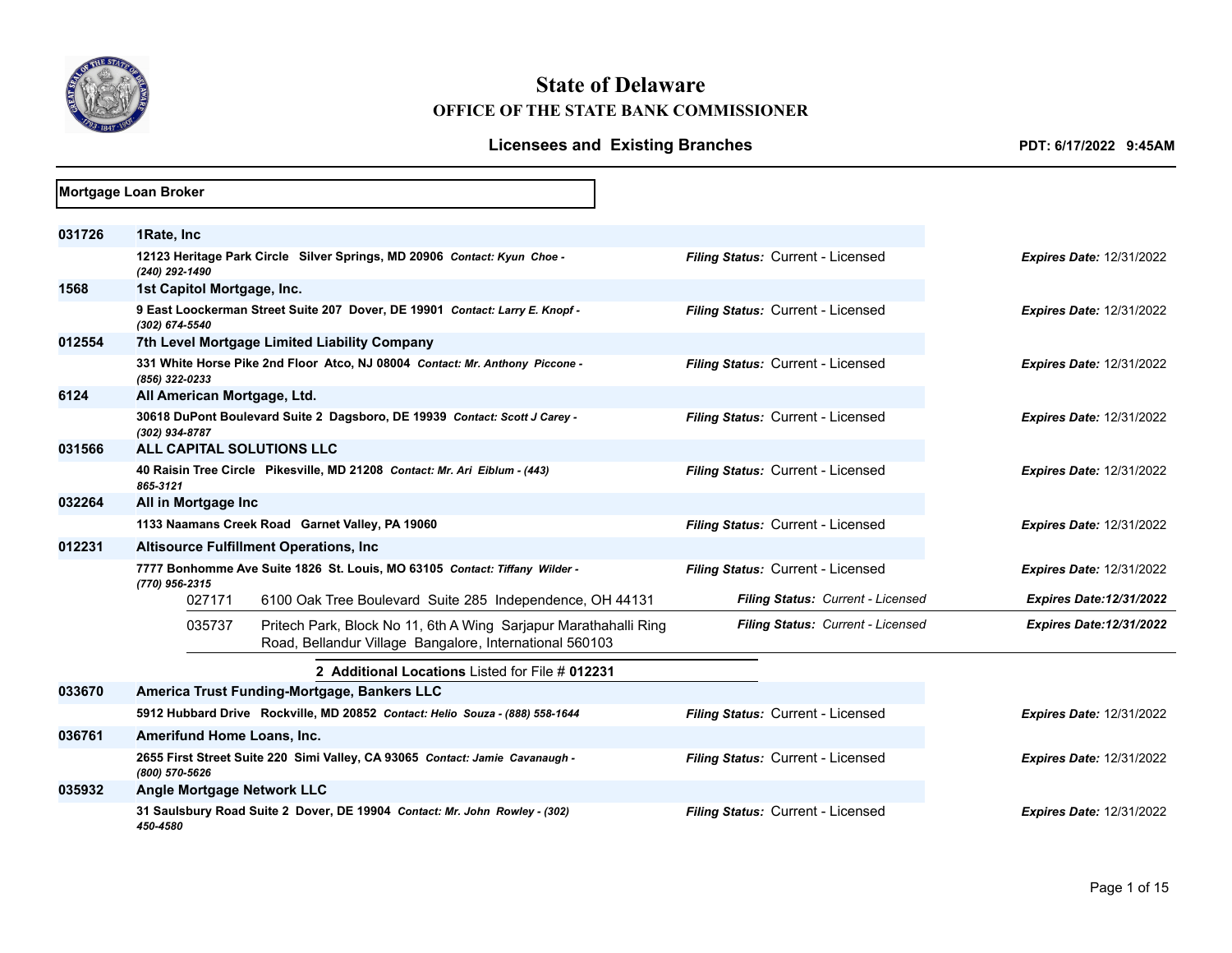|        | Mortgage Loan Broker                                                                                      |                                   |                                 |
|--------|-----------------------------------------------------------------------------------------------------------|-----------------------------------|---------------------------------|
| 023822 | <b>Annapolis First Mortgage, LLC</b>                                                                      |                                   |                                 |
|        | 1605 Race Street Baltimore, MD 21230 Contact: Mr. Hunter Bloch - (240)<br>744-1717                        | Filing Status: Current - Licensed | <b>Expires Date: 12/31/2022</b> |
| 011359 | Aspen Home Mortgage Group, Inc.                                                                           |                                   |                                 |
|        | 19844 Meredith Drive Derwood, MD 20855 Contact: George Tiqui Jr. - (240)<br>386-8631                      | Filing Status: Current - Licensed | <b>Expires Date: 12/31/2022</b> |
| 012927 | <b>Assured Mortgage Solutions LLC</b>                                                                     |                                   |                                 |
|        | 1 Tanyard Road Richboro, PA 18954 Contact: Mr. Peter M Felici - (267) 988-4883                            | Filing Status: Current - Licensed | <b>Expires Date: 12/31/2022</b> |
| 029023 | ATLANTIC MORTGAGE CONSULTANTS INC.                                                                        |                                   |                                 |
|        | 501 Centre Street Suite 101 Fernandina Beach, FL 32034 Contact: Mr. Daniel A<br>Bulna - (904) 206-0189    | Filing Status: Current - Licensed | <b>Expires Date: 12/31/2022</b> |
| 030295 | Avenu, LLC                                                                                                |                                   |                                 |
|        | 65 E. Wadsworth Park Drive Suite 110 Draper, UT 84020 Contact: Autumn<br>Baskins - (385) 354-5711         | Filing Status: Current - Licensed | <b>Expires Date: 12/31/2022</b> |
| 6909   | <b>BancStar Mortgage, LLC</b>                                                                             |                                   |                                 |
|        | 8120 Woodmont Avenue Suite 830 Bethesda, MD 20814 Contact: Robert F<br>Garagusi - (301) 656-3863          | Filing Status: Current - Licensed | <b>Expires Date: 12/31/2022</b> |
| 021882 | <b>Bankrate, LLC</b>                                                                                      |                                   |                                 |
|        | 3801 PGA Boulevard Suite 555 Palm Beach Gardens, FL 33410 Contact: Mark<br>Rosenberg - (561) 630-2394     | Filing Status: Current - Licensed | <b>Expires Date: 12/31/2022</b> |
| 029971 | <b>Barrett Financial Group, L.L.C.</b>                                                                    |                                   |                                 |
|        | 2314 S. Val Vista Drive Suite 201 Gilbert, AZ 85295 Contact: Mr. Trevor Barrett -<br>(480) 459-4500       | Filing Status: Current - Licensed | <b>Expires Date: 12/31/2022</b> |
| 037750 | <b>Bayside Funding Corporation</b>                                                                        |                                   |                                 |
|        | 1000 Brickell Avenue Suite 715 Miami, FL 33131 Contact: Dominic Robert Leoni<br>- (305) 204-0526          | Filing Status: Current - Licensed | <b>Expires Date: 12/31/2022</b> |
| 037692 | Beacon Light Mortgage, LLC                                                                                |                                   |                                 |
|        | 16924 Flickerwood Road Parkton, MD 21120 Contact: Bradley Gibbons - (410)<br>365-6858                     | Filing Status: Current - Licensed | <b>Expires Date: 12/31/2022</b> |
| 030344 | <b>BFF Lending Services Inc</b>                                                                           |                                   |                                 |
|        | 969 Holmdel Road 2nd Floor Unit 3 Holmdel, NJ 07733 Contact: Mr. Brian<br>Foster - (732) 837-2080         | Filing Status: Current - Licensed | <b>Expires Date: 12/31/2022</b> |
| 012384 | Bills.com, LLC, D/B/A TheEasyLoanSite.com                                                                 |                                   |                                 |
|        | 60 E. Rio Salado Parkway Suite 900, Office 9102 Tempe, AZ 85281 Contact:<br>Corinne Byrd - (480) 465-5731 | Filing Status: Current - Licensed | <b>Expires Date: 12/31/2022</b> |
| 036140 | <b>Bluebird Funds LP</b>                                                                                  |                                   |                                 |
|        | 5205 27th Road N Arlington, VA 22207 Contact: Mr. Paul Konigsberg - (202)<br>596-2663                     | Filing Status: Current - Licensed | <b>Expires Date: 12/31/2022</b> |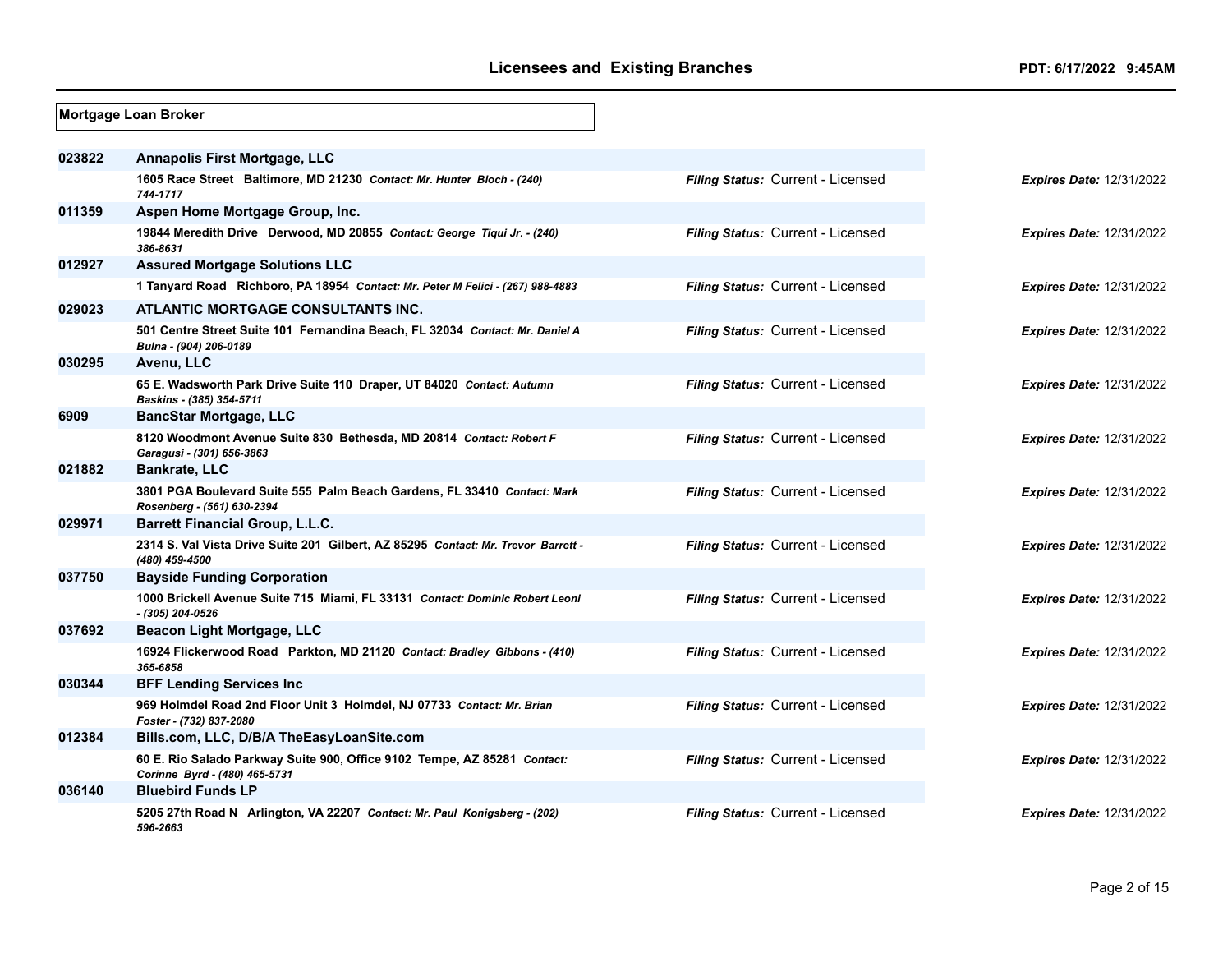|        | Mortgage Loan Broker                 |                                                                              |                                   |                                 |
|--------|--------------------------------------|------------------------------------------------------------------------------|-----------------------------------|---------------------------------|
| 027887 | Brandywine Lending, Inc.             |                                                                              |                                   |                                 |
|        | 686-7308                             | 415 Anvil Drive Kennett Square, PA 19348 Contact: Megan Wiglusz - (484)      | Filing Status: Current - Licensed | <b>Expires Date: 12/31/2022</b> |
| 026150 |                                      | <b>Brandywine Valley Mortgage LLC</b>                                        |                                   |                                 |
|        |                                      | 535 N Church Street Suite 105 West Chester, PA 19380                         | Filing Status: Current - Licensed | <b>Expires Date: 12/31/2022</b> |
| 032653 | <b>BRP Home Mortgage, LLC</b>        |                                                                              |                                   |                                 |
|        |                                      | 4800 North Scottsdale Road Suite 3800 Scottsdale, AZ 85251                   | Filing Status: Current - Licensed | <b>Expires Date: 12/31/2022</b> |
|        | <b>Branches / Locations:</b>         |                                                                              |                                   |                                 |
|        | License #                            | <b>Address</b>                                                               | Filing Status: Current - Licensed |                                 |
|        | 034188                               | 3201 Jermantown Road Suite 150 Fairfax, VA 22030                             |                                   | <b>Expires Date:12/31/2022</b>  |
|        | 037416                               | 3200 Park Center Drive Suite 1000 Costa Mesa, CA 92626                       | Filing Status: Current - Licensed | <b>Expires Date:12/31/2022</b>  |
|        | 037942                               | 155 Lake Drive Suite 103-3 Wexford, PA 15090                                 | Filing Status: Current - Licensed | <b>Expires Date:12/31/2022</b>  |
|        |                                      | 3 Additional Locations Listed for File # 032653                              |                                   |                                 |
| 022179 | <b>Caliver Beach Mortgage, LLC</b>   |                                                                              |                                   |                                 |
|        | Kowitz - (0.0) -                     | 500 Redland Court Suite 300 Owings Mills, MD 21117 Contact: Mr. Joseph M.    | Filing Status: Current - Licensed | <b>Expires Date: 12/31/2022</b> |
| 033826 |                                      | <b>Canaan Management Services, INC</b>                                       |                                   |                                 |
|        | Felipe Chapman - (954) 559-4644      | 11900 Biscayne Boulevard Suite 270 North Miami Beach, FL 33181 Contact:      | Filing Status: Current - Licensed | <b>Expires Date: 12/31/2022</b> |
| 035093 | <b>CDL Mortgage Services LLC</b>     |                                                                              |                                   |                                 |
|        | 698-0493                             | 3709 Darby Road Bryn Mawr, PA 19010 Contact: Mr. Jeffrey Dorestant - (610)   | Filing Status: Current - Licensed | <b>Expires Date: 12/31/2022</b> |
| 025994 | <b>Central Lending Services Inc.</b> |                                                                              |                                   |                                 |
|        |                                      | 301 Oxford Valley Road #802A Yardley, PA 19067                               | Filing Status: Current - Licensed | <b>Expires Date: 12/31/2022</b> |
| 032775 | <b>Choice Home Finance LLC</b>       |                                                                              |                                   |                                 |
|        |                                      | 5560 Compton Lane Eldersburg, MD 21784                                       | Filing Status: Current - Licensed | <b>Expires Date: 12/31/2022</b> |
| 029340 |                                      | Choptank Oyster Mortgage LLC, D/B/A Oyster Mortgage Company                  |                                   |                                 |
|        | (410) 221-8177                       | 3113 Ocean Gateway Cambridge, MD 21613 Contact: Ms. Georgina Gambrill -      | Filing Status: Current - Licensed | <b>Expires Date: 12/31/2022</b> |
| 010611 | <b>Cityline Financial Group, LLC</b> |                                                                              |                                   |                                 |
|        | 558-4935                             | 6 Dickinson Drive Suite 112 Chadds Ford, PA 19317 Contact: Jian Wang - (610) | Filing Status: Current - Licensed | <b>Expires Date: 12/31/2022</b> |
| 033612 | <b>CMS Mortgage Solutions Inc.</b>   |                                                                              |                                   |                                 |
|        | Marie Carter - (757) 558-2603        | 1612 Centerville turnpike Ste 307 Virginia Beach, VA 23464 Contact: Corinna  | Filing Status: Current - Licensed | <b>Expires Date: 12/31/2022</b> |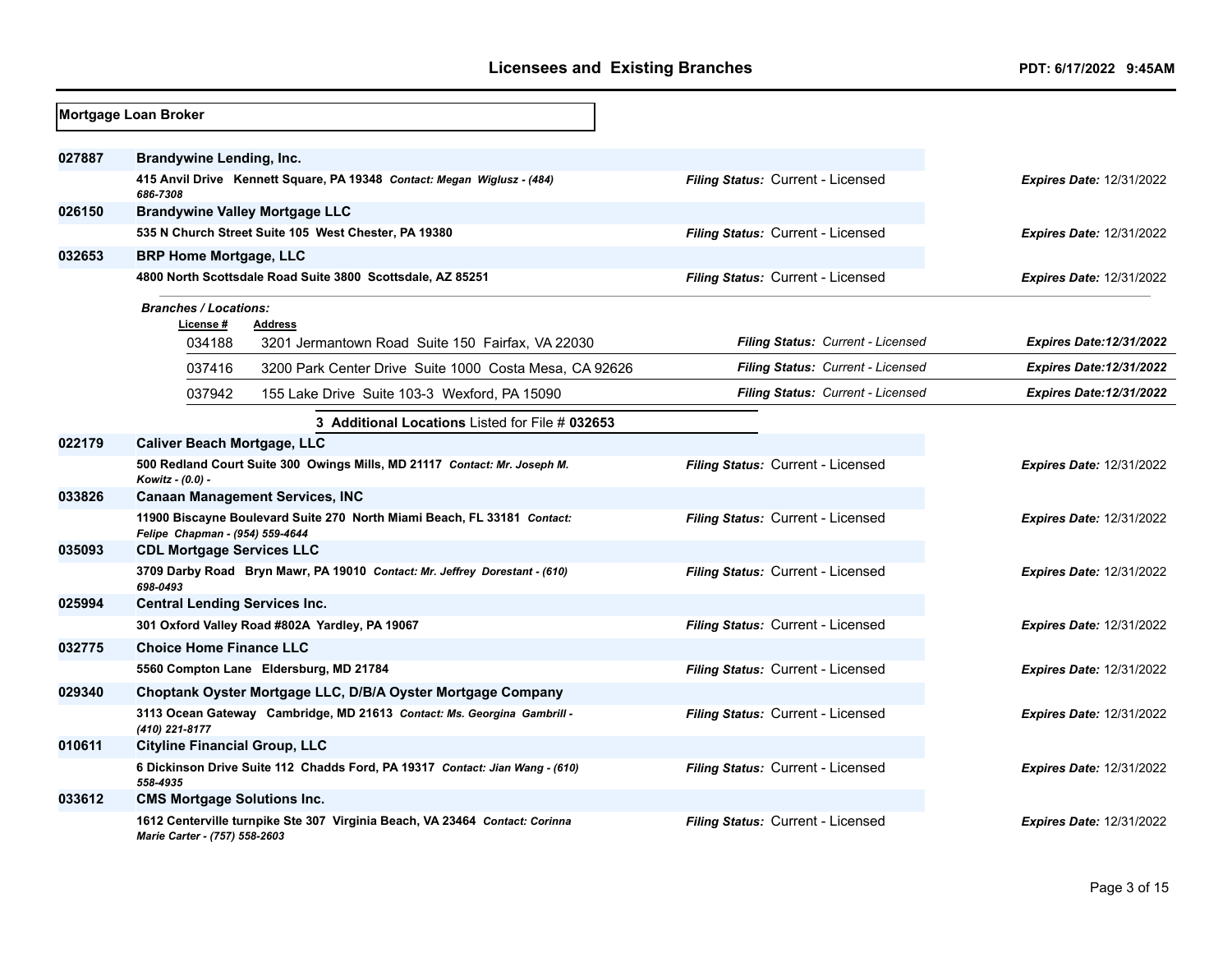|        | Mortgage Loan Broker                      |                                                                                                                            |                                   |                                 |
|--------|-------------------------------------------|----------------------------------------------------------------------------------------------------------------------------|-----------------------------------|---------------------------------|
| 036760 | <b>Coastal Lending Group, LLC</b>         |                                                                                                                            |                                   |                                 |
|        | - (410) 276-3404                          | 909 Ridgebrook Road Suite 108 Sparks, MD 21152 Contact: Mr. Jonathan Vitak                                                 | Filing Status: Current - Licensed | <b>Expires Date: 12/31/2022</b> |
|        | <b>Branches / Locations:</b><br>License # | Address                                                                                                                    |                                   |                                 |
|        | 037552                                    | 9927 Stephen Decatur Highway Unit G15 Ocean City, MD 21842                                                                 | Filing Status: Current - Licensed | <b>Expires Date:12/31/2022</b>  |
|        |                                           | 1 Additional Locations Listed for File # 036760                                                                            |                                   |                                 |
| 030005 | coastal mortgage group, LLC               |                                                                                                                            |                                   |                                 |
|        | 299-9646                                  | 317 Aldwyn Drive New Castle, DE 19720 Contact: Mr. George Compton - (302)                                                  | Filing Status: Current - Licensed | <b>Expires Date: 12/31/2022</b> |
| 025824 |                                           | <b>Cognizant Mortgage Services Corporation</b>                                                                             |                                   |                                 |
|        |                                           | 5001 Statesman Drive Office #107 - Suite 200 Irving, TX 75063                                                              | Filing Status: Current - Licensed | <b>Expires Date: 12/31/2022</b> |
|        | 032838                                    | 1130 North Alma School Road Suite 200, Room 274 Mesa, AZ<br>85201                                                          | Filing Status: Current - Licensed | <b>Expires Date:12/31/2022</b>  |
|        | 032962                                    | Mindspace SEZ, Thane-Belapur Road Building No 9, 5th Floor,<br>Unit 501 Navi Mumbai, Maharashtra, International 400708     | Filing Status: Current - Licensed | <b>Expires Date:12/31/2022</b>  |
|        | 035202                                    | Mindspace SEZ, Building No. 12A Unit No. 901, Madhapur<br>Hyderabad, Telangana, International 500081                       | Filing Status: Current - Licensed | <b>Expires Date:12/31/2022</b>  |
|        | 035957                                    | SBD 2, 5th Floor, Wing A, B & C SIPCOT Siruseri IT Park, Padur<br>Post Siruseri, Tamil Nadu, International 603103          | Filing Status: Current - Licensed | <b>Expires Date:12/31/2022</b>  |
|        |                                           | 4 Additional Locations Listed for File # 025824                                                                            |                                   |                                 |
| 027298 |                                           | <b>Commercial Realty Ventures Inc., D/B/A Premium Mortgage</b>                                                             |                                   |                                 |
|        |                                           | 611 County Lane Road Huntingdon Valley, PA 19066                                                                           | Filing Status: Current - Licensed | <b>Expires Date: 12/31/2022</b> |
| 022349 | <b>Concierge Mortgage, LLC</b>            |                                                                                                                            |                                   |                                 |
|        |                                           | 11350 McCormick Road Executive Plaza 1, Suite 405 Hunt Valley, MD 21031<br>Contact: Ms. Mary Anne Gibbons - (410) 771-3800 | Filing Status: Current - Licensed | <b>Expires Date: 12/31/2022</b> |
| 012972 | <b>Concord One Financial, LLC</b>         |                                                                                                                            |                                   |                                 |
|        | 443-4435                                  | 5 Christy Drive Suite 202 Chadds Ford, PA 19317 Contact: Mr. Jim Ryan - (484)                                              | Filing Status: Current - Licensed | <b>Expires Date: 12/31/2022</b> |
| 029965 | <b>Consolidated Analytics, Inc.</b>       |                                                                                                                            |                                   |                                 |
|        |                                           | 1 MacArthur Place Suite 100 Santa Ana, CA 92707 Contact: Dana Gross - (0.0) -                                              | Filing Status: Current - Licensed | <b>Expires Date: 12/31/2022</b> |
| 027861 |                                           | Core Property Management LLC, D/B/A 1 CORE FINANCIAL                                                                       |                                   |                                 |
|        | 312-4569                                  | 101 E. Lea Boulevard Wilmington, DE 19802 Contact: Mr. Dwayne Bull - (302)                                                 | Filing Status: Current - Licensed | <b>Expires Date: 12/31/2022</b> |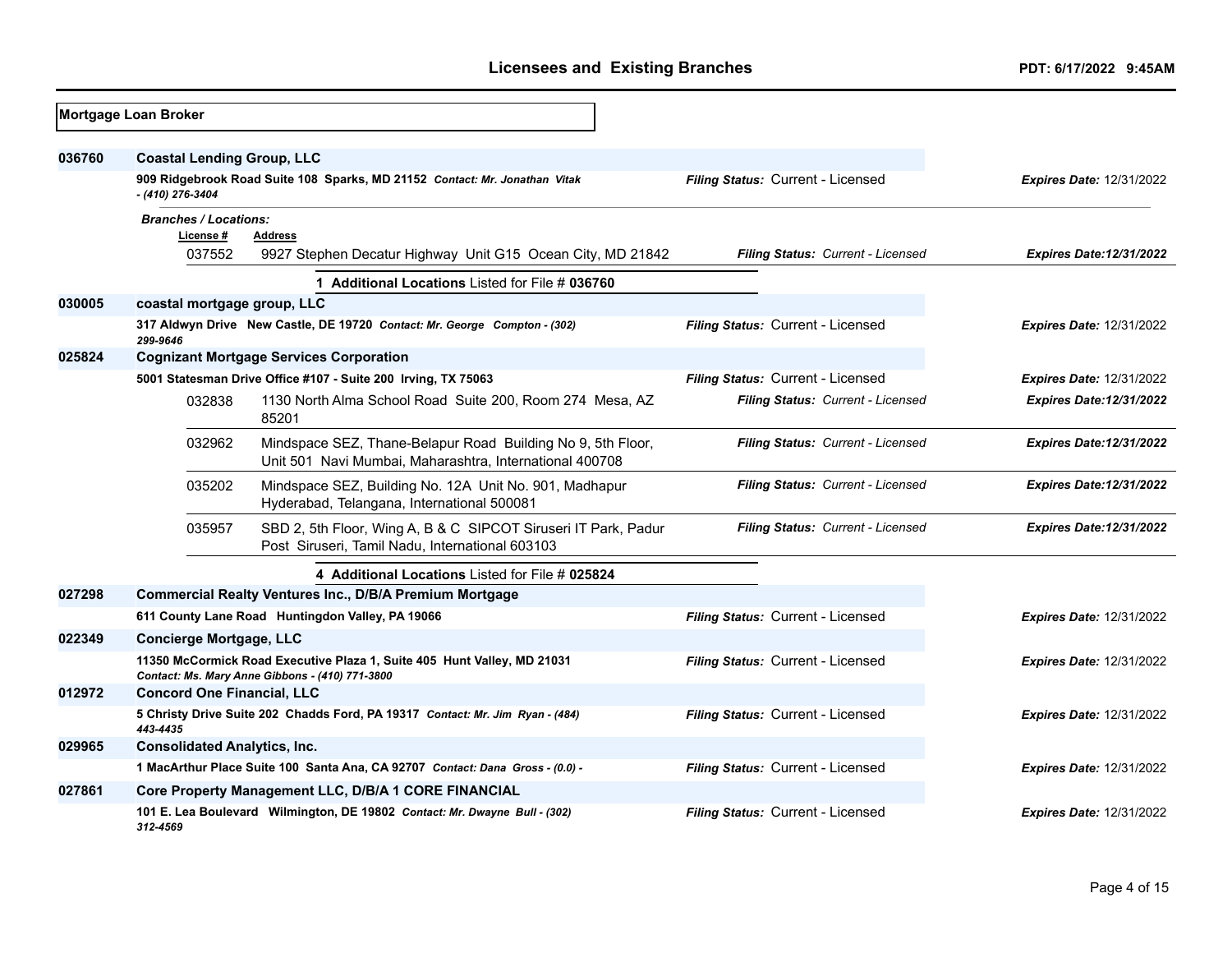|        | Mortgage Loan Broker                                                                                      |                                          |                                 |
|--------|-----------------------------------------------------------------------------------------------------------|------------------------------------------|---------------------------------|
| 027531 | Credible Operations, Inc., D/B/A Credible                                                                 |                                          |                                 |
|        | 320 Blackwell Street Suite 200 Durham, NC 27701 Contact: Robert Flemma -<br>(704) 309-6853                | <b>Filing Status: Current - Licensed</b> | <b>Expires Date: 12/31/2022</b> |
| 023978 | Credit Karma Mortgage, Inc.                                                                               |                                          |                                 |
|        | 1100 Broadway Suite 1800 Oakland, CA 94607 Contact: Laura Weissbein - (0.0)                               | Filing Status: Current - Licensed        | Expires Date: 12/31/2022        |
| 011035 | CRW Mortgage, LLC, D/B/A Southwind Mortgage Services                                                      |                                          |                                 |
|        | 208 Bucktail Drive Middletown, DE 19709 Contact: Mr. Jonathan M. Wolfe - (302)<br>597-7616                | Filing Status: Current - Licensed        | <b>Expires Date: 12/31/2022</b> |
| 037415 | <b>Customer 1st Finance LLC</b>                                                                           |                                          |                                 |
|        | 24 Degas Circle Wilmington, DE 19808 Contact: Mr. John Myura - (302) 545-7491                             | Filing Status: Current - Licensed        | <b>Expires Date: 12/31/2022</b> |
| 4971   | Delaware Mortgage and Loan Finders Inc.                                                                   |                                          |                                 |
|        | 769 Ashington Drive Middletown, DE 19709 Contact: Mr. Jim Kalicharan - (302)<br>376-8544                  | Filing Status: Current - Licensed        | <b>Expires Date: 12/31/2022</b> |
| 3171   | Destiny Mortgage Group, Inc.                                                                              |                                          |                                 |
|        | 606 Bosley Avenue 1st Floor, Suite E Towson, MD 21204 Contact: Joseph H                                   | Filing Status: Current - Licensed        | <b>Expires Date: 12/31/2022</b> |
|        | Shagena III - (410) 584-2274<br>030638<br>5440 N. Cumberland Avenue SUITE A-102 Chicago, IL<br>60656-1490 | Filing Status: Current - Licensed        | <b>Expires Date:12/31/2022</b>  |
|        | 1 Additional Locations Listed for File # 3171                                                             |                                          |                                 |
| 029140 | Diallo Brothers, LLC DBA Diallo Mortgage Loan Company                                                     |                                          |                                 |
|        | 130 S. State Road Upper Darby, PA 19082 Contact: Mr. Diallo Souleymane -<br>(610) 553-7317                | Filing Status: Current - Licensed        | <b>Expires Date: 12/31/2022</b> |
| 011732 | Dominion Financial, Inc.                                                                                  |                                          |                                 |
|        | 302 Salisbury Street Rehoboth Beach, DE 19971 Contact: Mr. Gregory E Salko -<br>(302) 226-5862            | Filing Status: Current - Licensed        | <b>Expires Date: 12/31/2022</b> |
| 030158 | <b>DynAMC Solutions, LLC</b>                                                                              |                                          |                                 |
|        | 150 East 52nd Street Suite 4002 New York, NY 10022 Contact: Tracy Landwehr<br>- (216) 533-6179            | Filing Status: Current - Licensed        | Expires Date: 12/31/2022        |
| 030946 | Eagle Creek Mortgage, LLC                                                                                 |                                          |                                 |
|        | 656 Quince Orchard Road Suite 120 Gaithersburg, MD 20878 Contact: Mr.<br>Kevin Shaver - (240) 833-1453    | Filing Status: Current - Licensed        | <b>Expires Date: 12/31/2022</b> |
| 032357 | <b>End To End Home Loans, LLC</b>                                                                         |                                          |                                 |
|        | 6105 S Main Street Suite 200 Aurora, CO 80016 Contact: Mr. Michael English -<br>(303) 586-3967            | Filing Status: Current - Licensed        | <b>Expires Date: 12/31/2022</b> |
| 029721 | EVEN FINANCIAL INC., D/B/A https://fiona.com/                                                             |                                          |                                 |
|        | 50W 23rd Street Suite 700 New York City, NY 10010 Contact: Mr. Glenn Radford<br>- (404) 427-6842          | Filing Status: Current - Licensed        | Expires Date: 12/31/2022        |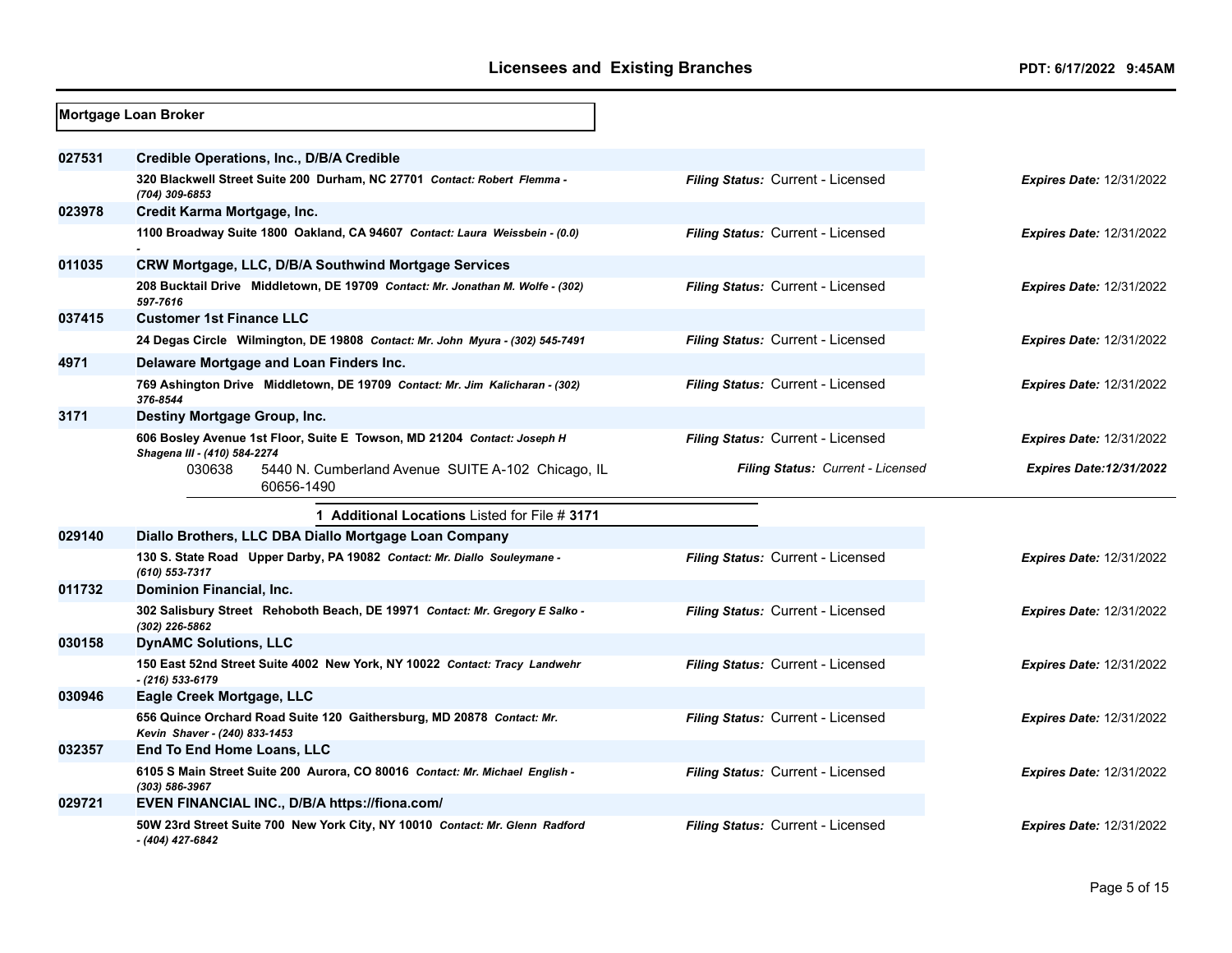|        | Mortgage Loan Broker                                                                                      |                                   |                                 |
|--------|-----------------------------------------------------------------------------------------------------------|-----------------------------------|---------------------------------|
|        |                                                                                                           |                                   |                                 |
| 009954 | <b>Excel Mortgage Corp. USA</b>                                                                           |                                   |                                 |
|        | 73 Chestnut Road 4th Floor Paoli, PA 19301 Contact: Mr. Ryan Hall - (610)<br>647-5454                     | Filing Status: Current - Licensed | <b>Expires Date: 12/31/2022</b> |
| 033523 | <b>Expert Lending, LLC</b>                                                                                |                                   |                                 |
|        | 6755 Telegraph Road Suite 330 Bloomfield Hills, MI 48301                                                  | Filing Status: Current - Licensed | <b>Expires Date: 12/31/2022</b> |
| 036588 | <b>EZ CLOSE MORTGAGE PROCESSING</b>                                                                       |                                   |                                 |
|        | 3450 Geary Boulevard Suite 210A San Francisco, CA 94118 Contact: Mr. David<br>Rubinstein - (415) 302-1044 | Filing Status: Current - Licensed | <b>Expires Date: 12/31/2022</b> |
| 5633   | Fairfax Mortgage Investments, Inc.                                                                        |                                   |                                 |
|        | 3900 University Drive Suite 300 Fairfax, VA 22030 Contact: J. Barron<br>Rothenbeuscher - (703) 385-6122   | Filing Status: Current - Licensed | <b>Expires Date: 12/31/2022</b> |
| 032479 | <b>FINOMUS HOME LOANS LLC</b>                                                                             |                                   |                                 |
|        | 163 Washington Valley Road Suite 104 Warren, NJ 07059 Contact: Nirav Mehta<br>- (732) 369-6626            | Filing Status: Current - Licensed | <b>Expires Date: 12/31/2022</b> |
| 027387 | <b>First Choice Mortgage Advisors LLC</b>                                                                 |                                   |                                 |
|        | 206 W. State Street Suite 200 Media, PA 19063 Contact: Mr. Kenneth Pitts - (610)<br>637-7325              | Filing Status: Current - Licensed | <b>Expires Date: 12/31/2022</b> |
| 011832 | First Glendale Mortgage Corp., D/B/A Glendale Mortgage                                                    |                                   |                                 |
|        | 1 Raymond Drive Suite 1 Havertown, PA 19083 Contact: Robert N. Miller - (610)<br>853-6500                 | Filing Status: Current - Licensed | <b>Expires Date: 12/31/2022</b> |
| 019492 | First Washington Mortgage, LLC                                                                            |                                   |                                 |
|        | 2233 Wisconsin Avenue NW Suite 232 Washington, DC 20007 Contact: Mr.<br>William Williams - (202) 624-1491 | Filing Status: Current - Licensed | Expires Date: 12/31/2022        |
| 036063 | <b>Foxtrot Mortgage, LLC</b>                                                                              |                                   |                                 |
|        | 166 Allendale Road Suite 6 King of Prussia, PA 19406 Contact: Michael Graff -<br>(610) 405-0391           | Filing Status: Current - Licensed | <b>Expires Date: 12/31/2022</b> |
| 021791 | FreeRateUpdate.com LLC                                                                                    |                                   |                                 |
|        | 5 Christy Drive Suite 204 Chadds Ford, PA 19317 Contact: Ms. Lauren Beth<br>Hersh - (610) 228-0963        | Filing Status: Current - Licensed | <b>Expires Date: 12/31/2022</b> |
| 036910 | <b>Fubon Financial Group LLC</b>                                                                          |                                   |                                 |
|        | 5834 Hubbard Drive N Bethesda, MD 20852 Contact: Wei-Kai Chang - (301)<br>318-9482                        | Filing Status: Current - Licensed | <b>Expires Date: 12/31/2022</b> |
| 019491 | Full Beaker, Inc., D/B/A www.MilitaryVALoan.com, D/B/A www.MyMortgageInsider.com, D/B/A                   |                                   |                                 |
|        | www.TheMortgageReports.com                                                                                |                                   |                                 |
|        | 200 112th Avenue NE Suite 310 Bellevue, WA 98004 Contact: Edward<br>Chang-Huk Yim - (0.0) -               | Filing Status: Current - Licensed | Expires Date: 12/31/2022        |
| 033751 | Gerald A. Polak, D/B/A Saturn Mortgage                                                                    |                                   |                                 |
|        | 260 Montauk Hwy Suite 13 Bay Shore, NY 11706                                                              | Filing Status: Current - Licensed | <b>Expires Date: 12/31/2022</b> |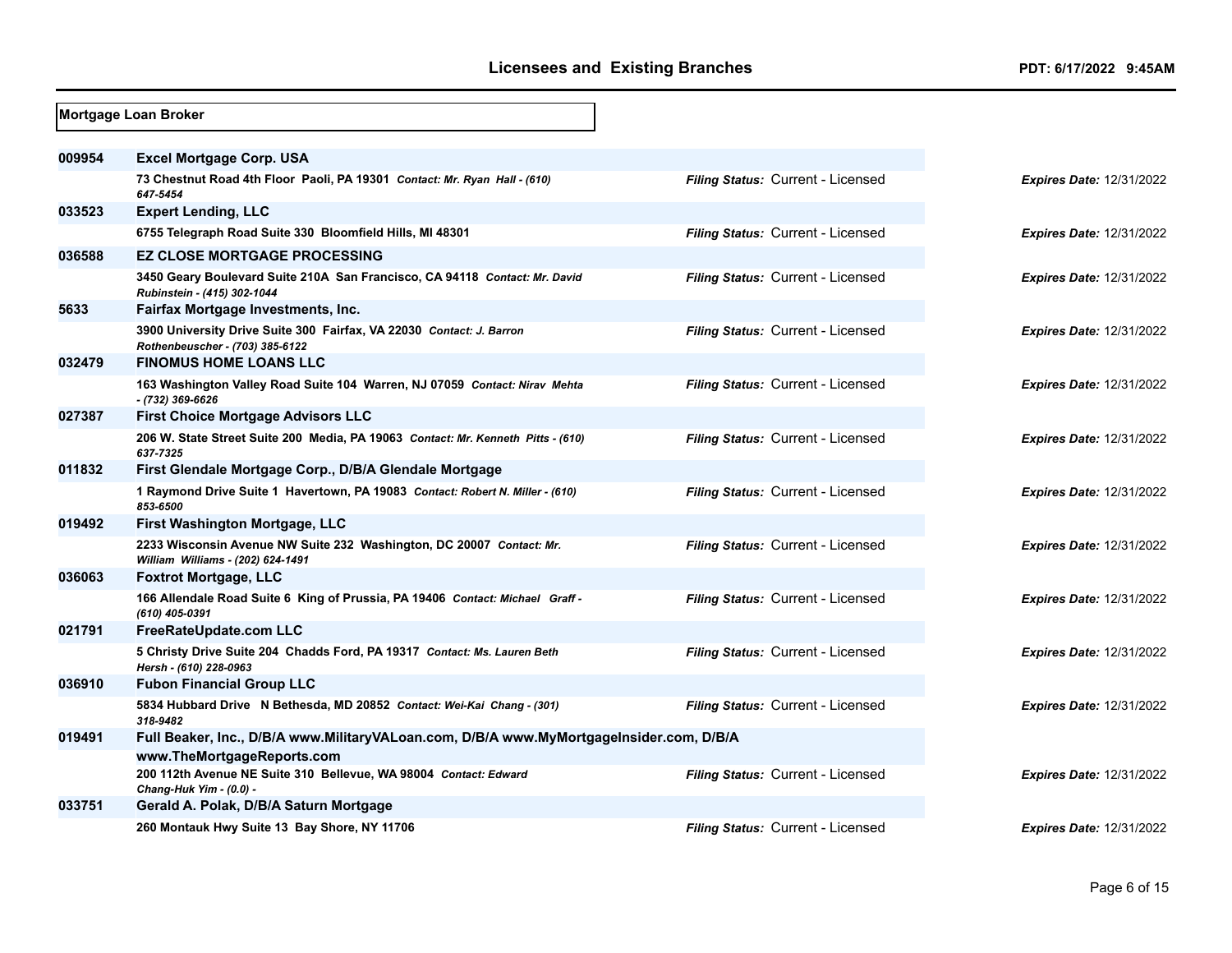|        | <b>Mortgage Loan Broker</b>                                                                                                                                  |                                   |                                 |
|--------|--------------------------------------------------------------------------------------------------------------------------------------------------------------|-----------------------------------|---------------------------------|
| 029220 | Global Realty Investment Properties, Inc., D/B/A Trend America Mortgage, Inc.<br>548 Street Road Southampton, PA 18966 Contact: Mr. Mike Kruczkowski - (267) | Filing Status: Current - Licensed | <b>Expires Date: 12/31/2022</b> |
|        | 312-2788                                                                                                                                                     |                                   |                                 |
| 019667 | Hawk Mortgage Group, LLC                                                                                                                                     |                                   |                                 |
|        | 725 North Hickory Avenue Suite 200 Bel Air, MD 21014                                                                                                         | Filing Status: Current - Licensed | <b>Expires Date: 12/31/2022</b> |
| 012422 | <b>HCL Lending Solutions, LLC.</b>                                                                                                                           |                                   |                                 |
|        | 8744 Lucent Boulevard Second Floor Highlands Ranch, CO 80129 Contact:<br>Ms. Melissa Farmer - (720) 445-3575                                                 | Filing Status: Current - Licensed | <b>Expires Date: 12/31/2022</b> |
|        | 032928<br>30870 Russell Ranch Road Suite 100 Westlake Village, CA 91361                                                                                      | Filing Status: Current - Licensed | <b>Expires Date:12/31/2022</b>  |
|        | 1 Additional Locations Listed for File # 012422                                                                                                              |                                   |                                 |
| 032520 | Henlopen Mortgage, LLC                                                                                                                                       |                                   |                                 |
|        | 4800 North Scottsdale Road Suite 3800 Scottsdale, AZ 85251 Contact: Peter<br>Macdonald - (949) 470-6237                                                      | Filing Status: Current - Licensed | <b>Expires Date: 12/31/2022</b> |
|        | <b>Branches / Locations:</b><br>License #<br><b>Address</b>                                                                                                  |                                   |                                 |
|        | 033848<br>511 N Boardwalk Unit C2 Rehoboth Beach, DE 19971                                                                                                   | Filing Status: Current - Licensed | <b>Expires Date:12/31/2022</b>  |
|        | 033895<br>1919 Huguenot Road North Chesterfield, VA 23235                                                                                                    | Filing Status: Current - Licensed | <b>Expires Date:12/31/2022</b>  |
|        | 033940<br>155 Lake Drive Suite 103 Wexford, PA 15090                                                                                                         | Filing Status: Current - Licensed | <b>Expires Date:12/31/2022</b>  |
|        | 3 Additional Locations Listed for File # 032520                                                                                                              |                                   |                                 |
| 037015 | Ian T Smith Enterprises, LLC, D/B/A GR8Lender                                                                                                                |                                   |                                 |
|        | 36 Ruby Drive Claymont, DE 19703 Contact: Mr. Ian Smith - (302) 321-5571                                                                                     | Filing Status: Current - Licensed | <b>Expires Date: 12/31/2022</b> |
| 035526 | iMove Mortgage, LLC                                                                                                                                          |                                   |                                 |
|        | 35 Harborview Drive Ocean Pines, MD 21811 Contact: Mr. Robert Small - (443)<br>417-8944                                                                      | Filing Status: Current - Licensed | <b>Expires Date: 12/31/2022</b> |
| 012951 | Integrated Financial Solutions, LLC (MD)                                                                                                                     |                                   |                                 |
|        | 11110 Dovedale Court Suite 28A Marriottsville, MD 21104 Contact: Ms. Jennifer<br>Levy - (443) 398-5301                                                       | Filing Status: Current - Licensed | <b>Expires Date: 12/31/2022</b> |
| 027663 | <b>Integrity First Mortgage, LLC</b>                                                                                                                         |                                   |                                 |
|        | 9 Peddlers Row Newark, DE 19702 Contact: Andrei Cojan - (215) 800-7812                                                                                       | Filing Status: Current - Licensed | <b>Expires Date: 12/31/2022</b> |
| 030080 | Intuit Mortgage Inc.                                                                                                                                         |                                   |                                 |
|        | 2700 Coast Avenue Mountain View, CA 94043 Contact: Barbara Sharpe - (650)<br>944-4112                                                                        | Filing Status: Current - Licensed | <b>Expires Date: 12/31/2022</b> |
| 033188 | Karen Davis Mortgage Broker                                                                                                                                  |                                   |                                 |
|        | 106 W Ruark Drive Unit A Salisbury, MD 21801 Contact: Ms. Karen Davis - (410)<br>749-8800                                                                    | Filing Status: Current - Licensed | <b>Expires Date: 12/31/2022</b> |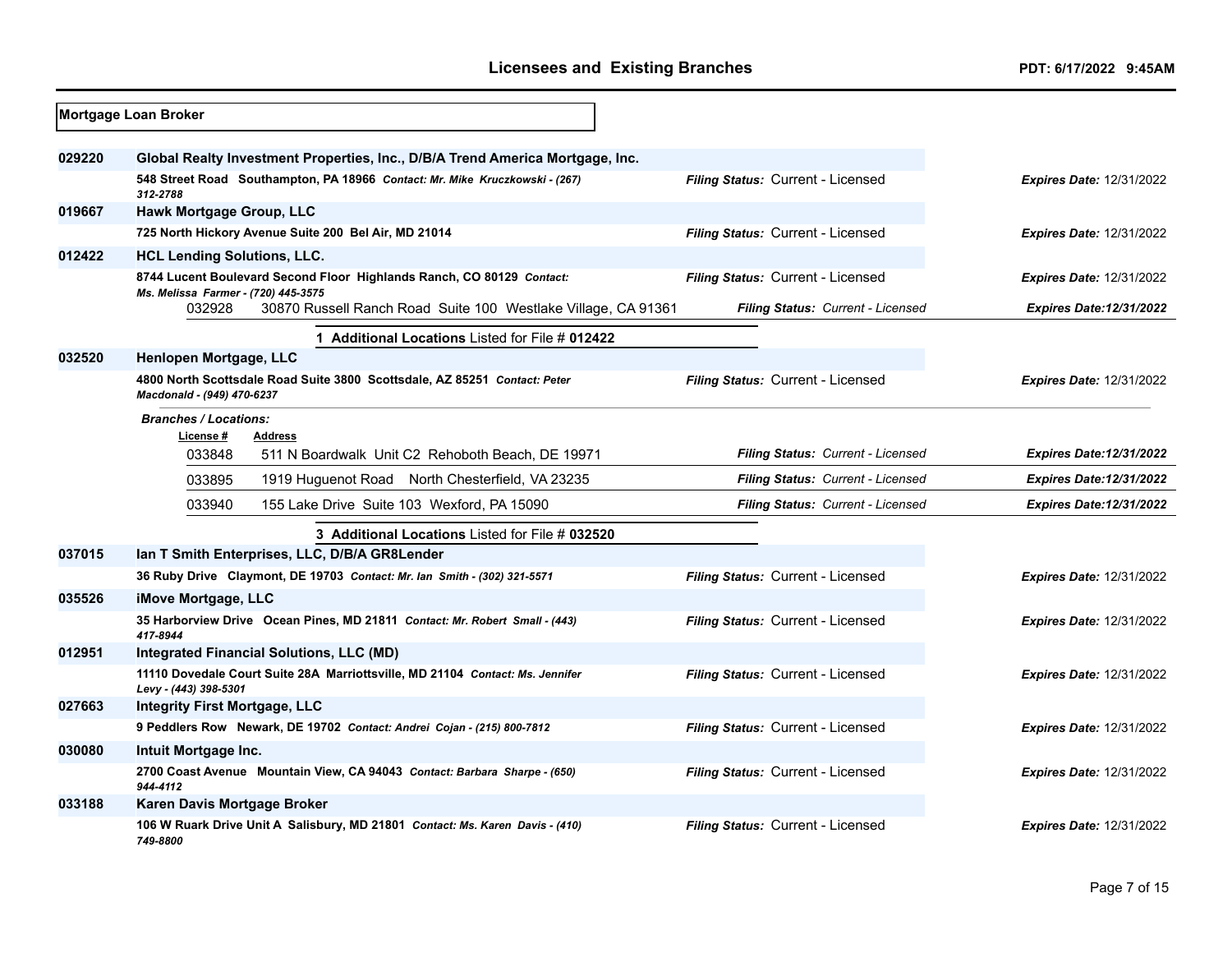|        | Mortgage Loan Broker                                                                                        |                                   |                                 |
|--------|-------------------------------------------------------------------------------------------------------------|-----------------------------------|---------------------------------|
| 034176 | Lattice Thinking, Inc., D/B/A QuoHome                                                                       |                                   |                                 |
|        | 1033 Demonbreun Street Suite 300 Nashville, TN 37203                                                        | Filing Status: Current - Licensed |                                 |
|        |                                                                                                             |                                   | <b>Expires Date: 12/31/2022</b> |
| 033398 | <b>LBG Lending Services, LLC</b>                                                                            |                                   |                                 |
|        | 10665 Stanhaven Place Suite 204 White Plains, MD 20695 Contact: Mr. Ronald<br>Blanks - (240) 988-7995       | Filing Status: Current - Licensed | <b>Expires Date: 12/31/2022</b> |
| 010996 | LendingTree, LLC, D/B/A GetSmart, GetSmart.com                                                              |                                   |                                 |
|        | 1415 Vantage Park Drive Suite 700 Charlotte, NC 28203 Contact: Lisa Young -<br>(704) 943-8583               | Filing Status: Current - Licensed | <b>Expires Date: 12/31/2022</b> |
| 031141 | LISA HOME MORTGAGE, LLC, D/B/A Lisa Home Mortgage                                                           |                                   |                                 |
|        | 11880 Bustleton Avenue Suite 204 Philadelphia, PA 19116                                                     | Filing Status: Current - Licensed | <b>Expires Date: 12/31/2022</b> |
| 032910 | Loan Factory, Inc.                                                                                          |                                   |                                 |
|        | 2195 Tully Road San Jose, CA 95122 Contact: Trang Nguyen - (714) 444-9999                                   | Filing Status: Current - Licensed | <b>Expires Date: 12/31/2022</b> |
| 032060 | LoanMe, LLC, D/B/A Lightning Fast Mortgage                                                                  |                                   |                                 |
|        | 1900 S. State College Boulevard Suite 300 Anaheim, CA 92806 Contact: Dori<br>Rhodes - (949) 535-7330        | Filing Status: Current - Licensed | <b>Expires Date: 12/31/2022</b> |
| 034740 | <b>Madison Mortgage Services Inc.</b>                                                                       |                                   |                                 |
|        | 3 Dakota Drive Suite 100 Lake Success, NY 11042                                                             | Filing Status: Current - Licensed | <b>Expires Date: 12/31/2022</b> |
| 012261 | <b>Magnum Opus Federal Corporation</b>                                                                      |                                   |                                 |
|        | 461 North 3rd Street Suite 300 East Philadelphia, PA 19123 Contact: Mr.<br>Christian Best - (215) 987-4128  | Filing Status: Current - Licensed | <b>Expires Date: 12/31/2022</b> |
| 030352 | <b>Maxwell Lender Solutions, Inc.</b>                                                                       |                                   |                                 |
|        | 1700 Lincoln Street Suite 2900 Denver, CO 80203 Contact: Mr. Brian Simons -<br>(914) 924-5136               | Filing Status: Current - Licensed | <b>Expires Date: 12/31/2022</b> |
| 023969 | <b>McKay Mortgage Company, LLC</b>                                                                          |                                   |                                 |
|        | 7272 Wisconsin Avenue 9th Floor #10-137 Bethesda, MD 20814 Contact:<br>Christina McKay - (301) 717-7924     | Filing Status: Current - Licensed | <b>Expires Date: 12/31/2022</b> |
| 032293 | <b>Meru Lending LLC</b>                                                                                     |                                   |                                 |
|        | 7800 Preston Road Suite 111 Plano, TX 75024 Contact: Deepa Ramachandran -<br>(972) 312-8959                 | Filing Status: Current - Licensed | <b>Expires Date: 12/31/2022</b> |
| 029855 | <b>Mint Home Loans, LLC</b>                                                                                 |                                   |                                 |
|        | 22 W Padonia Road Suite C-145 Timonium, MD 21093                                                            | Filing Status: Current - Licensed | <b>Expires Date: 12/31/2022</b> |
| 2673   | <b>Moreland Financial Corporation</b>                                                                       |                                   |                                 |
|        | 600 West Germantown Pike Suite 400 Plymouth Meeting, PA 19462 Contact:<br>Roland B. Sorace - (215) 654-0700 | Filing Status: Current - Licensed | <b>Expires Date: 12/31/2022</b> |
| 027074 | Mortgage Prosperity, LLC, D/B/A Motto Mortgage Prosperity                                                   |                                   |                                 |
|        | 16394 Samuel Paynter Boulevard Unit 102 Milton, DE 19968                                                    | Filing Status: Current - Licensed | <b>Expires Date: 12/31/2022</b> |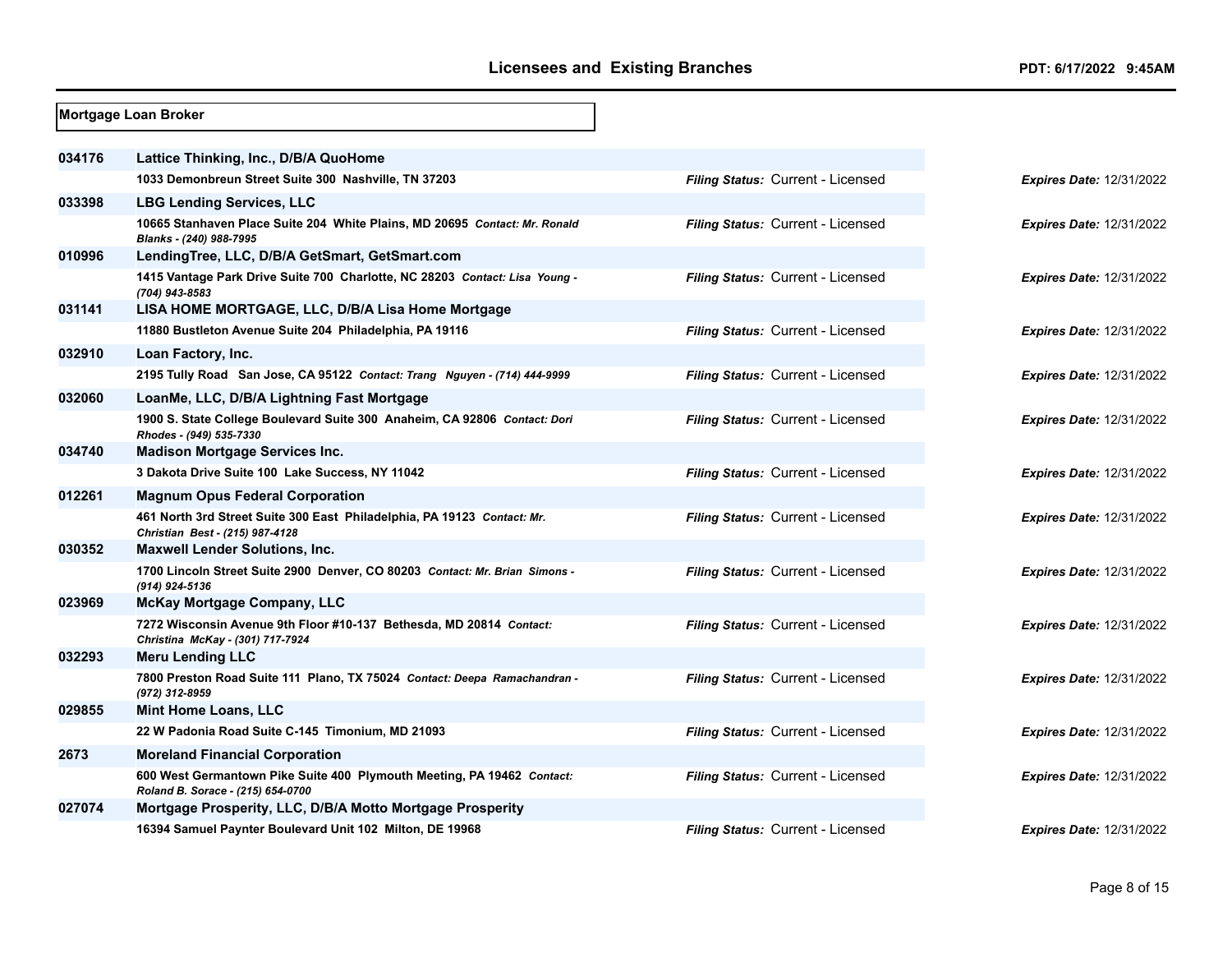|        | Mortgage Loan Broker                      |                                                                                |                                          |                                 |
|--------|-------------------------------------------|--------------------------------------------------------------------------------|------------------------------------------|---------------------------------|
| 027705 | Morty, Inc.                               |                                                                                |                                          |                                 |
|        | 457-8564                                  | 180 Varick Street Suite 816 New York, NY 10014 Contact: Christian Faux - (844) | Filing Status: Current - Licensed        | <b>Expires Date: 12/31/2022</b> |
| 037675 | Mr. Swanson Mortgage LLC                  |                                                                                |                                          |                                 |
|        |                                           | 2107 Forest Ridge Road Lutherville, MD 21093                                   | Filing Status: Current - Licensed        | <b>Expires Date: 12/31/2022</b> |
| 036886 | MSIM, Inc.                                |                                                                                |                                          |                                 |
|        | Shelton - (737) 204-6298                  | 6800 Burleson Road Building 312 Suite 125 Austin, TX 78744 Contact: Danica     | Filing Status: Current - Licensed        | <b>Expires Date: 12/31/2022</b> |
| 036726 | Mustache Mortgage, LLC                    |                                                                                |                                          |                                 |
|        | Elseroad - (443) 938-0077                 | 673 N Bedford Street Suite A Georgetown, DE 19947 Contact: Taylor Glenn        | Filing Status: Current - Licensed        | <b>Expires Date: 12/31/2022</b> |
| 024882 | NerdWallet Compare, Inc.                  |                                                                                |                                          |                                 |
|        | Grady - (415) 549-8913                    | 55 Hawthorne Street Floor 11 San Francisco, CA 94105 Contact: Amanda           | Filing Status: Current - Licensed        | <b>Expires Date: 12/31/2022</b> |
| 029361 | <b>NEXA Mortgage, LLC</b>                 |                                                                                |                                          |                                 |
|        |                                           | 3100 W Ray Road Suite 201 Office 209 Chandler, AZ 85226 Contact: Mr.           | Filing Status: Current - Licensed        | <b>Expires Date: 12/31/2022</b> |
|        | Michael Kortas - (602) 344-9333<br>031012 | 2823 E Oakland Drive Wilmington, DE 19808                                      | Filing Status: Current - Licensed        | <b>Expires Date:12/31/2022</b>  |
|        | 034162                                    | 5001 Forbes Boulevard Suite H7 Lanham, MD 20706                                | Filing Status: Current - Licensed        | <b>Expires Date:12/31/2022</b>  |
|        | 034626                                    | 9816 Gilespie Street Suite E-110 Las Vegas, NV 89183                           | <b>Filing Status: Current - Licensed</b> | <b>Expires Date:12/31/2022</b>  |
|        | 035573                                    | 591 Mantua Boulevard Suite104 Sewell, NJ 08080                                 | Filing Status: Current - Licensed        | <b>Expires Date:12/31/2022</b>  |
|        | 037812                                    | 17W662 Butterfield RD STE 205 Oakbrook Terrace, IL 60181                       | Filing Status: Current - Licensed        | <b>Expires Date:12/31/2022</b>  |
|        | 038242                                    | 800 E Northwest Highway Suite 200 Palatine, IL 60074                           | <b>Filing Status: Current - Licensed</b> | <b>Expires Date:12/31/2022</b>  |
|        |                                           | <b>6 Additional Locations Listed for File # 029361</b>                         |                                          |                                 |
| 028075 |                                           | Olde Towne Mortgage LLC, D/B/A Motto Mortgage Elite Services                   |                                          |                                 |
|        | Skiffington - (215) 453-9700              | 701 West Market Street Suite 1 Perkasie, PA 18944 Contact: Mr. Thomas          | Filing Status: Current - Licensed        | <b>Expires Date: 12/31/2022</b> |
| 033380 | On the Barrelhead, Inc.                   |                                                                                |                                          |                                 |
|        | - (206) 678-2047                          | 1309 East 3rd Avenue Room 202 Durango, CO 81301 Contact: Mr. Will Eidson       | Filing Status: Current - Licensed        | <b>Expires Date: 12/31/2022</b> |
| 029187 | <b>Orange Mortgage LLC</b>                |                                                                                |                                          |                                 |
|        | 898-2100                                  | 1301 N Harrison Suite 104 Wilmington, DE 19806 Contact: Randy Redick - (302)   | Filing Status: Current - Licensed        | <b>Expires Date: 12/31/2022</b> |
| 9394   |                                           | Paramount Mortgage Resources, Inc.                                             |                                          |                                 |
|        | (215) 592-6442                            | 1032 Arch Street 2nd Floor Philadelphia, PA 19107 Contact: Xiaoning Wang -     | Filing Status: Current - Licensed        | <b>Expires Date: 12/31/2022</b> |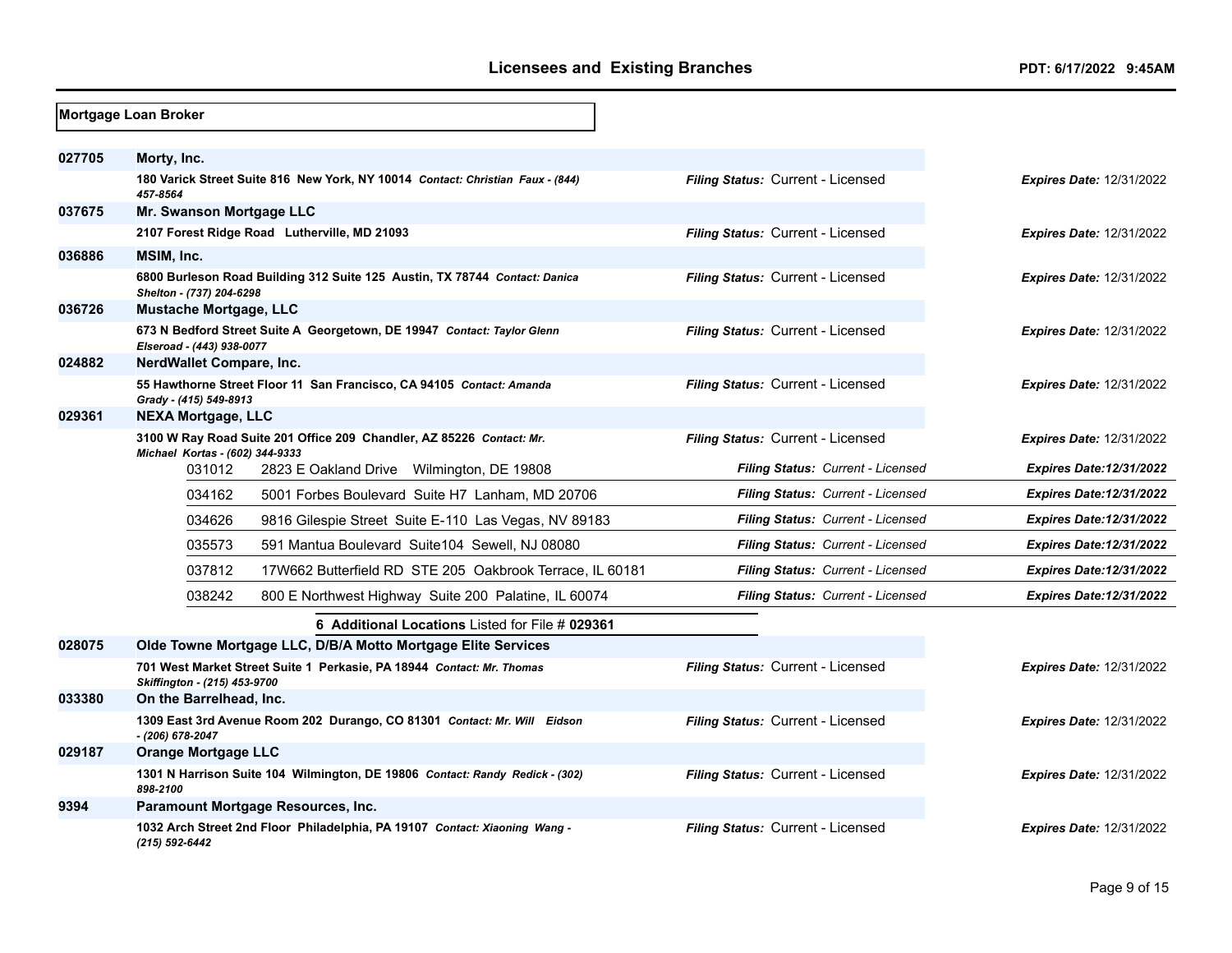|        | <b>Mortgage Loan Broker</b>                                                                            |                                   |                                 |
|--------|--------------------------------------------------------------------------------------------------------|-----------------------------------|---------------------------------|
| 028225 | <b>Peace Home Lending LLC</b>                                                                          |                                   |                                 |
|        | 3975 University Drive Suite 230 Fairfax, VA 22030 Contact: Mr. Jeremy<br>Harridath - (917) 982-9874    | Filing Status: Current - Licensed | <b>Expires Date: 12/31/2022</b> |
| 9872   | <b>Penn Street Mortgage LLC</b>                                                                        |                                   |                                 |
|        | 18 West Gay Street West Chester, PA 19380 Contact: Mr. Thomas Farnesi -<br>(610) 431-2100              | Filing Status: Current - Licensed | <b>Expires Date: 12/31/2022</b> |
| 035382 | <b>Philadelphia Homes LLC</b>                                                                          |                                   |                                 |
|        | 1846 Reed Street Philadelphia, PA 19146 Contact: Ray Tran - (215) 520-2838                             | Filing Status: Current - Licensed | <b>Expires Date: 12/31/2022</b> |
| 026461 | Philadelphia Mortgage Brokers LLC                                                                      |                                   |                                 |
|        | 1243 Valley Forge Road Phoenixville, PA 19460                                                          | Filing Status: Current - Licensed | <b>Expires Date: 12/31/2022</b> |
| 035038 | Philadelphia Mortgage Company, Inc.                                                                    |                                   |                                 |
|        | 300 Brookside Avenue Building 4 Suite 125 Ambler, PA 19002 Contact: Mr.<br>John Crits - (215) 880-3636 | Filing Status: Current - Licensed | <b>Expires Date: 12/31/2022</b> |
| 018192 | Plateau Data Services, LLC, D/B/A RateMarketplace                                                      |                                   |                                 |
|        | 6424 E Greenway Pkwy Suite 118 Scottsdale, AZ 85254 Contact: Mr. Matthew<br>Tillman $Jr - (0.0) -$     | Filing Status: Current - Licensed | <b>Expires Date: 12/31/2022</b> |
| 031805 | Positive Rate Mortgage, LLC                                                                            |                                   |                                 |
|        | 1631 Midtown Place Suite 129 Raleigh, NC 27609 Contact: Mr. Christopher<br>Zarnik - (919) 264-6212     | Filing Status: Current - Licensed | <b>Expires Date: 12/31/2022</b> |
| 011740 | <b>Price Financial Services, LLC</b>                                                                   |                                   |                                 |
|        | 126 West Lancaster Avenue Wayne, PA 19087 Contact: Mr. Benjamin Witmer -<br>(610) 964-1200             | Filing Status: Current - Licensed | <b>Expires Date: 12/31/2022</b> |
| 024133 | <b>Pro 1 Processing LLC</b>                                                                            |                                   |                                 |
|        | 1820 NE 163rd Suite 308 North Miami Beach, FL 33162 Contact: Ms. Tiffany<br>Mallory - (954) 248-6990   | Filing Status: Current - Licensed | <b>Expires Date: 12/31/2022</b> |
| 026749 | <b>Professional Mortgage Advisors, LLC</b>                                                             |                                   |                                 |
|        | 14 S. Jackson Street Suite 102 Media, PA 19063 Contact: Mr. Robert<br>McLaughlin - (484) 444-2289      | Filing Status: Current - Licensed | <b>Expires Date: 12/31/2022</b> |
| 036859 | Professional Mortgage Group Inc.                                                                       |                                   |                                 |
|        | 1615 5th Avenue San Rafael, CA 94901 Contact: Mr. Edward J. Rubinstein - (415)<br>945-4801             | Filing Status: Current - Licensed | Expires Date: 12/31/2022        |
|        | <b>Branches / Locations:</b>                                                                           |                                   |                                 |
|        | License #<br><b>Address</b>                                                                            |                                   |                                 |
|        | 037327<br>117 Atlantic Avenue Suite G Ocean View, DE 19970                                             | Filing Status: Current - Licensed | <b>Expires Date:12/31/2022</b>  |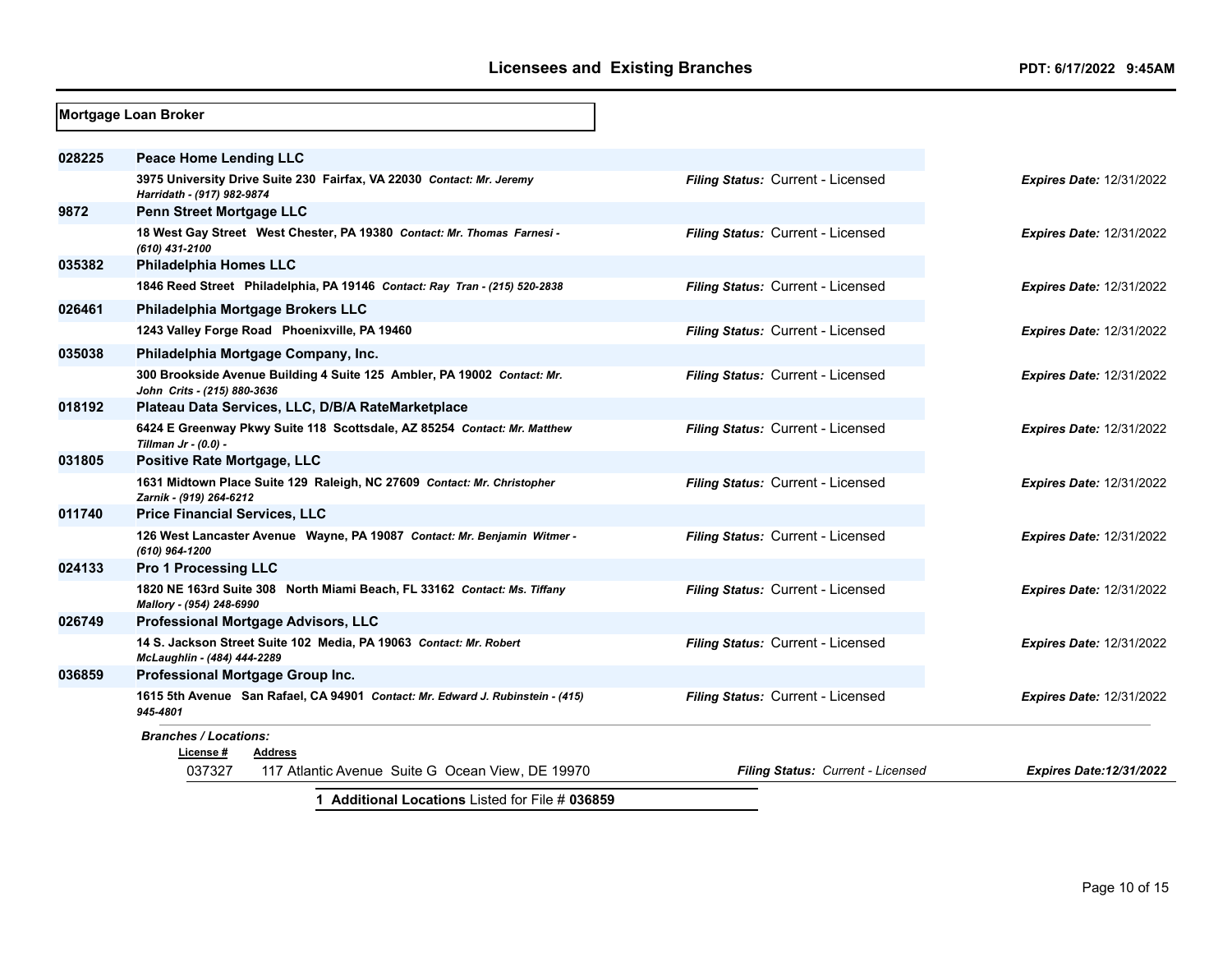|        | Mortgage Loan Broker                                                                                                          |                                          |                                 |
|--------|-------------------------------------------------------------------------------------------------------------------------------|------------------------------------------|---------------------------------|
| 026424 | Prosper Marketplace, Inc.<br>221 Main Street 3rd Floor San Francisco, CA 94105-1911 Contact: Edward<br>Buell - (0.0) 416-5905 | Filing Status: Current - Licensed        | <b>Expires Date: 12/31/2022</b> |
|        | <b>Branches / Locations:</b><br>License #<br><b>Address</b><br>028763<br>4127 E. Van Buren Street Suite 100 Phoenix, AZ 85008 | Filing Status: Current - Licensed        | <b>Expires Date:12/31/2022</b>  |
|        | 1 Additional Locations Listed for File # 026424                                                                               |                                          |                                 |
| 012179 | R. H. Cooper, Ltd.                                                                                                            |                                          |                                 |
|        | 225 Wilmington West Chester Pike Suite 200 Chadds Ford, PA 19317<br>Contact: Mr. Ross H Cooper - (610) 358-5086               | Filing Status: Current - Licensed        | <b>Expires Date: 12/31/2022</b> |
| 037098 | RateGravity, Inc., D/B/A Own Up<br>50 Milk Street Floor 16 Boston, MA 02109 Contact: Mike Tassone - (617)<br>519-1040         | <b>Filing Status: Current - Licensed</b> | <b>Expires Date: 12/31/2022</b> |
| 028052 | Rates For Us, LLC, D/B/A MortgageCS                                                                                           |                                          |                                 |
|        | 671 Danbury Court Newtown, PA 18940 Contact: Alec Baker - (267) 969-0108                                                      | Filing Status: Current - Licensed        | <b>Expires Date: 12/31/2022</b> |
| 030614 | <b>Renovation Finance LLC, D/B/A RenoFi</b>                                                                                   |                                          |                                 |
|        | 2400 Market Street Suite 235A Philadelphia, PA 19103 Contact: Justin<br>Goldman - (855) 736-6341                              | Filing Status: Current - Licensed        | <b>Expires Date: 12/31/2022</b> |
| 032435 | <b>Rinaldi Group LLC</b>                                                                                                      |                                          |                                 |
|        | 1 West 3rd Street Suite 203 Media, PA 19063 Contact: Mr. Stephen Rinaldi -<br>(610) 505-9846                                  | Filing Status: Current - Licensed        | <b>Expires Date: 12/31/2022</b> |
| 024044 | Ritter Mortgage Group, Inc.                                                                                                   |                                          |                                 |
|        | 1230 Nottingham Road Westminster, MD 21157 Contact: Mr. Jonathan Ritter -<br>(410) 241-2150                                   | Filing Status: Current - Licensed        | <b>Expires Date: 12/31/2022</b> |
| 029070 | Robert C. Devine DBA Approval Plus Mortgage Services                                                                          |                                          |                                 |
|        | 609 Hamilton Street Collegeville, PA 19426                                                                                    | Filing Status: Current - Licensed        | Expires Date: 12/31/2022        |
| 032020 | <b>Secured Funding Corporation</b>                                                                                            |                                          |                                 |
|        | 3500 Boston Street Suite # 234 Baltimore, MD 21224 Contact: Mr. James Walls<br>- (443) 735-9781                               | Filing Status: Current - Licensed        | <b>Expires Date: 12/31/2022</b> |
| 033750 | SELFi, Inc.                                                                                                                   |                                          |                                 |
|        | 44 Montgomery Street Suite 02-172 San Francisco, CA 94104 Contact: Mr.<br>Joseph Flannery - (415) 722-7741                    | Filing Status: Current - Licensed        | Expires Date: 12/31/2022        |
| 4101   | Service 1st Mortgage, Inc.                                                                                                    |                                          |                                 |
|        | 1415 Madison Park Drive Glen Burnie, MD 21061 Contact: Franco Prezioso -<br>(410) 729-4422                                    | Filing Status: Current - Licensed        | <b>Expires Date: 12/31/2022</b> |
| 028421 | Simons & Leoni Home Loans, LLC, D/B/A S&L Home Loans, D/B/A SL Home Loans, D/B/A                                              |                                          |                                 |
|        | www.simonsleoni.com<br>3902 Henderson Boulevard Suite 208-384 Tampa, FL 33629                                                 | Filing Status: Current - Licensed        | Expires Date: 12/31/2022        |
|        |                                                                                                                               |                                          |                                 |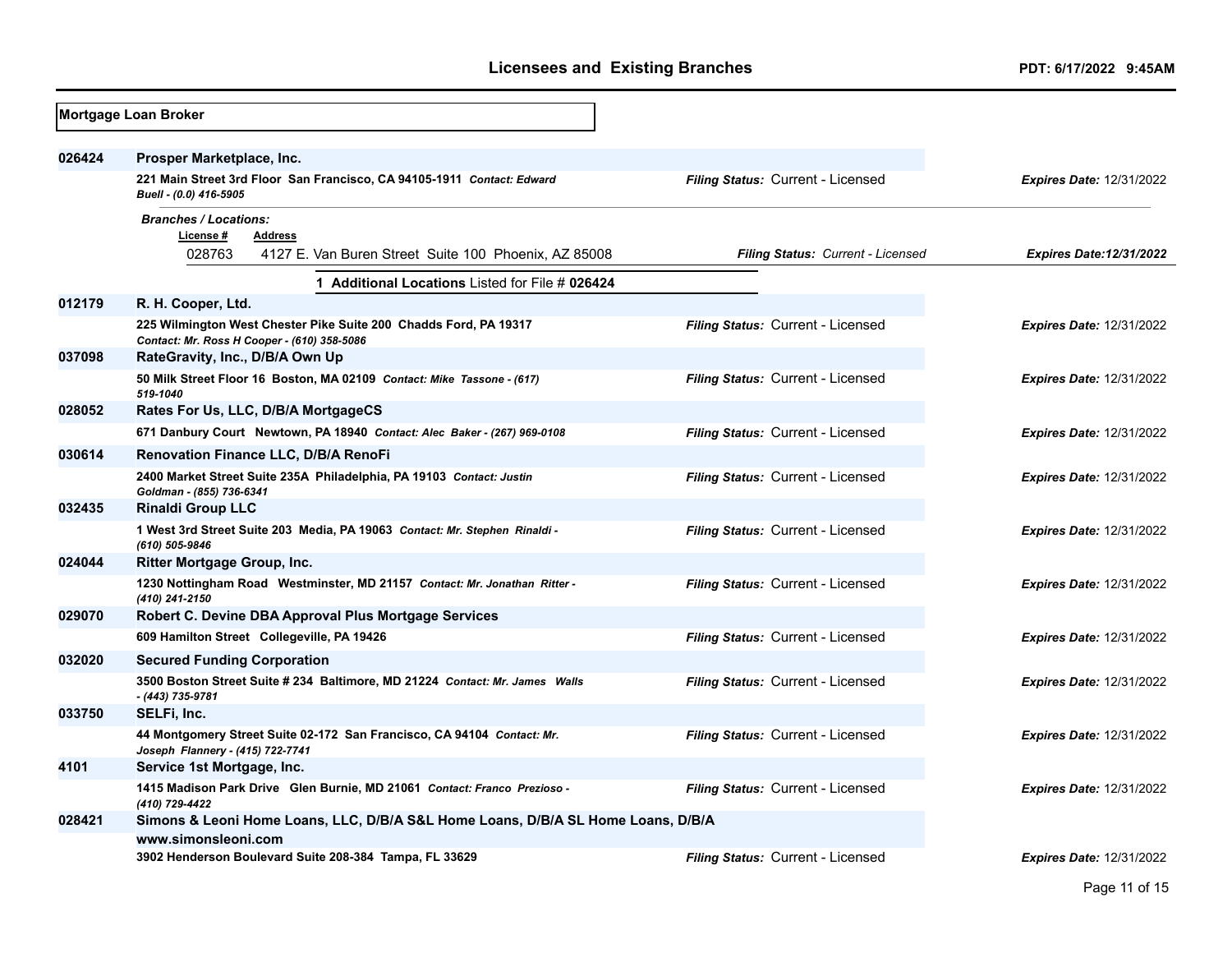|        | Mortgage Loan Broker                            |                                                                                                                                |                                   |                                 |
|--------|-------------------------------------------------|--------------------------------------------------------------------------------------------------------------------------------|-----------------------------------|---------------------------------|
| 011426 | Sourcepoint, Inc.<br>Christian - (855) 763-6350 | 2330 Commerce Park Drive NE Suite 2 Palm Bay, FL 32905 Contact: Kristi                                                         | Filing Status: Current - Licensed | <b>Expires Date: 12/31/2022</b> |
|        | <b>Branches / Locations:</b>                    |                                                                                                                                |                                   |                                 |
|        | License#<br>011474                              | <b>Address</b><br>30 Cold Spring Road Rocky Hill, CT 06067                                                                     | Filing Status: Current - Licensed | <b>Expires Date:12/31/2022</b>  |
|        | 012417                                          | FL 4, Tower 5A & B, Pritech II, SEZ-Ecospace Park Sarajapura<br>Outer Ring Road, Varthur Hobli Bangalore, India, International | Filing Status: Current - Licensed | <b>Expires Date:12/31/2022</b>  |
|        | 023617                                          | Ozone Techno Park, IT/ITES SEZ Building, 1/13 Old<br>Mahabalipuram Rd, Navallur, Tamil Nadu Chennai, International             | Filing Status: Current - Licensed | <b>Expires Date:12/31/2022</b>  |
|        | 028409                                          | 8101 W Sam Houston Parkway Suite 150 Houston, TX 77072                                                                         | Filing Status: Current - Licensed | <b>Expires Date:12/31/2022</b>  |
|        | 028716                                          | 2475 Palm Bay Road NE Suite 230 Palm Bay, FL 32905                                                                             | Filing Status: Current - Licensed | <b>Expires Date:12/31/2022</b>  |
|        | 029225                                          | Paradigm B Wing, Mindspace, Link Road 5th Floor Malad West<br>Mumbai, 400064                                                   | Filing Status: Current - Licensed | <b>Expires Date:12/31/2022</b>  |
|        | 035200                                          | Block 1, BSR IT SEZ, No 142 Nanakramguda Village, Ranga<br>Reddy Dist Hyderabad - Telangana State, International 500008        | Filing Status: Current - Licensed | <b>Expires Date:12/31/2022</b>  |
|        | 037207                                          | 5th Floor, Plaza D Building Northgate Cyberzone, Filinvest<br>Alabang, Muntinlupa City, Manila, 1770                           | Filing Status: Current - Licensed | <b>Expires Date:12/31/2022</b>  |
|        |                                                 | 8 Additional Locations Listed for File # 011426                                                                                |                                   |                                 |
| 032710 | South River Mortgage, LLC                       |                                                                                                                                |                                   |                                 |
|        | (202) 600-6360                                  | 1750 Forest Drive Suite 195 Anappolis, MD 21401 Contact: Stephanie Pyron -                                                     | Filing Status: Current - Licensed | <b>Expires Date: 12/31/2022</b> |
| 026353 |                                                 | Spectrum Mortgage Company, Inc.                                                                                                |                                   |                                 |
|        | 343-3505                                        | 1935 St Andrews Court Jamison, PA 18929 Contact: Mr. David Kerskey - (215)                                                     | Filing Status: Current - Licensed | <b>Expires Date: 12/31/2022</b> |
| 032740 |                                                 | <b>Stonebridge Funding Partners LLC</b>                                                                                        |                                   |                                 |
|        | 960-9169                                        | 1242 Geigertown Road Birdsboro, PA 19508 Contact: Mr. Jon D Kolb - (610)                                                       | Filing Status: Current - Licensed | <b>Expires Date: 12/31/2022</b> |
| 027931 |                                                 | SUNNY LENDING LLC, D/B/A QuickSecureLoan.com                                                                                   |                                   |                                 |
|        | Dunning - (240) 912-6290                        | 438 N. Frederick Avenue Suite 225 Gaithersburg, MD 20877 Contact: Katie                                                        | Filing Status: Current - Licensed | <b>Expires Date: 12/31/2022</b> |
| 019297 | <b>SUNRISE CAPITAL</b>                          |                                                                                                                                |                                   |                                 |
|        | Frederick Williams - (302) 295-3865             | 1000 N WEST STREET Suite 1200 Wilmington, DE 19801 Contact: Mr.                                                                | Filing Status: Current - Licensed | <b>Expires Date: 12/31/2022</b> |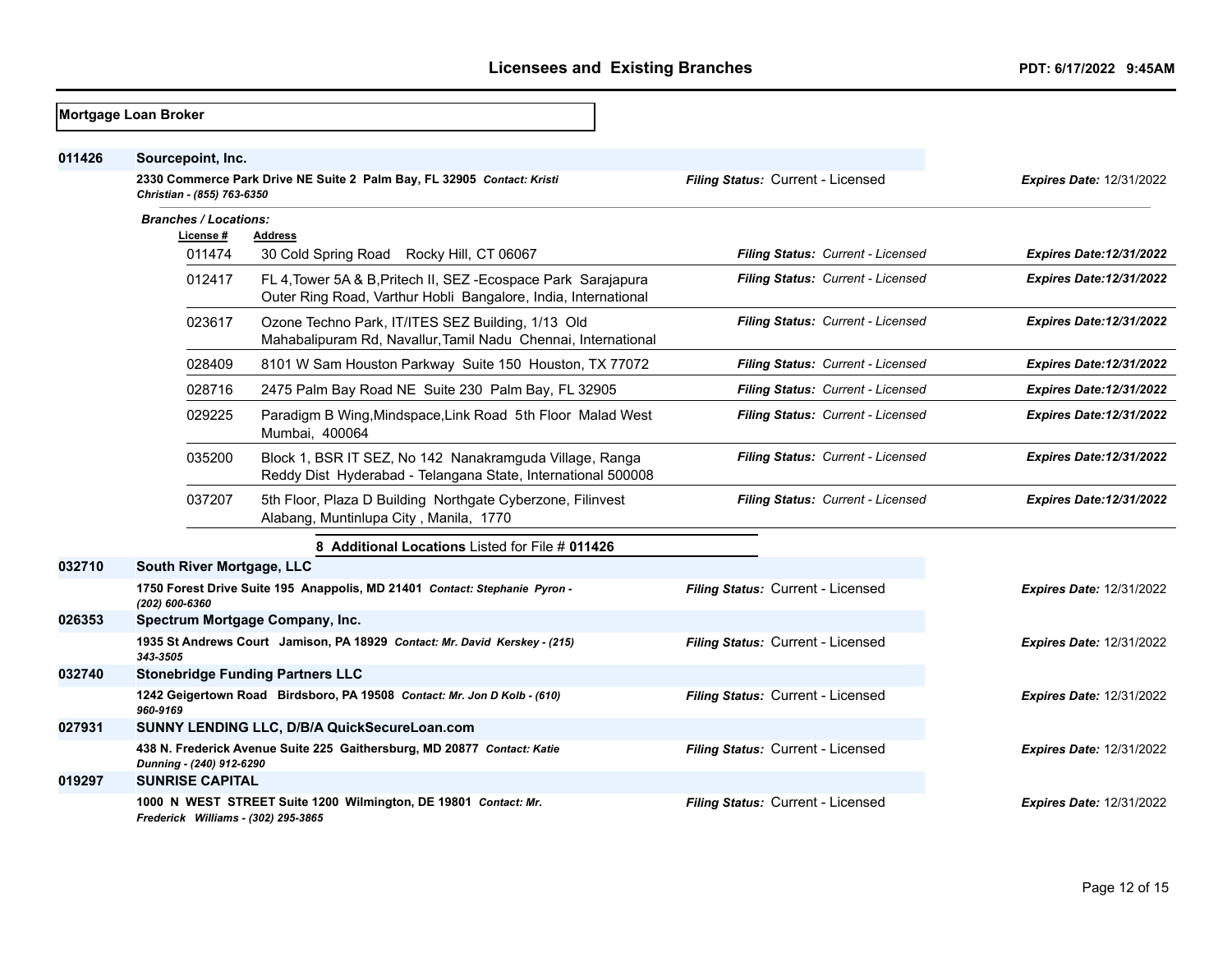|        | Mortgage Loan Broker                                                                       |                                                                                                                                     |                                          |                                 |
|--------|--------------------------------------------------------------------------------------------|-------------------------------------------------------------------------------------------------------------------------------------|------------------------------------------|---------------------------------|
| 024935 | McCabe - (215) 868-6379                                                                    | Surefire Mortgage Group LLC, D/B/A Home Front Mortgage Group<br>7139-41 Germantown Ave Philadelphia, PA 19119 Contact: Joseph Casey | Filing Status: Current - Licensed        | <b>Expires Date: 12/31/2022</b> |
|        | <b>Branches / Locations:</b><br>License#<br>031454                                         | <b>Address</b><br>1 W 3rd Street Media, PA 19063                                                                                    | Filing Status: Current - Licensed        | <b>Expires Date:12/31/2022</b>  |
|        |                                                                                            | 1 Additional Locations Listed for File # 024935                                                                                     |                                          |                                 |
| 028479 | <b>Symmetry Lending, LLC</b>                                                               | 6600 Peachtree Dunwoody Road Building 300 Suite 125 Atlanta, GA 30328<br>Contact: Ms. June Holmgren - (952) 314-9717                | <b>Filing Status: Current - Licensed</b> | <b>Expires Date: 12/31/2022</b> |
|        | <b>Branches / Locations:</b><br>License#<br>028480                                         | <b>Address</b><br>775 Prairie Center Drive Suites 210 and 250 Eden Prairie, MN<br>55344                                             | Filing Status: Current - Licensed        | <b>Expires Date:12/31/2022</b>  |
|        |                                                                                            |                                                                                                                                     |                                          |                                 |
| 026661 | <b>TCS e-Serve International Limited</b>                                                   |                                                                                                                                     |                                          |                                 |
|        | Webb - (817) 875-1395                                                                      | 3010 Lyndon B Johnson Freeway Suite 400 Dallas, TX 75234 Contact: Jared                                                             | Filing Status: Current - Licensed        | <b>Expires Date: 12/31/2022</b> |
|        | <b>Branches / Locations:</b><br>License #<br>027158                                        | <b>Address</b><br>South Side, Block-2, Garima Park IT SEZ, Gandhinagar Gujarat,<br>International 382010                             | Filing Status: Current - Licensed        | <b>Expires Date:12/31/2022</b>  |
|        | 027374                                                                                     | Cypress Building, Rajiv Gandhi Floor 2 #s 2, 3 & 4 InfoTech Park,<br>MIDC SEZ Phase III Hinjewadi Pune, International 411057        | Filing Status: Current - Licensed        | <b>Expires Date:12/31/2022</b>  |
|        | 027883                                                                                     | 4270 Ivy Pointe Blvd, Suite 400 Cincinnati, OH 45245                                                                                | Filing Status: Current - Licensed        | <b>Expires Date:12/31/2022</b>  |
|        |                                                                                            |                                                                                                                                     |                                          |                                 |
| 030203 | The Mortgage Gallery, Inc.                                                                 |                                                                                                                                     |                                          |                                 |
|        | 16039 Comprint Circle Gaithersburg, MD 20877 Contact: Ms. Hollee Gritz -<br>(301) 315-2413 |                                                                                                                                     | Filing Status: Current - Licensed        | <b>Expires Date: 12/31/2022</b> |
| 9115   |                                                                                            | The Mortgage Market of Delaware LLC                                                                                                 |                                          |                                 |
|        | 15 Fairway Avenue Georgetown, DE 19947 Contact: JoAnn Moore - (302)<br>855-1300            |                                                                                                                                     | Filing Status: Current - Licensed        | <b>Expires Date: 12/31/2022</b> |
| 011807 | The Rate Kings Mortgage LLC                                                                |                                                                                                                                     |                                          |                                 |
|        | (800) 946-8194                                                                             | 1101 Carroll Hill Drive West Chester, PA 19382 Contact: Ms. Angela Cooper -                                                         | Filing Status: Current - Licensed        | <b>Expires Date: 12/31/2022</b> |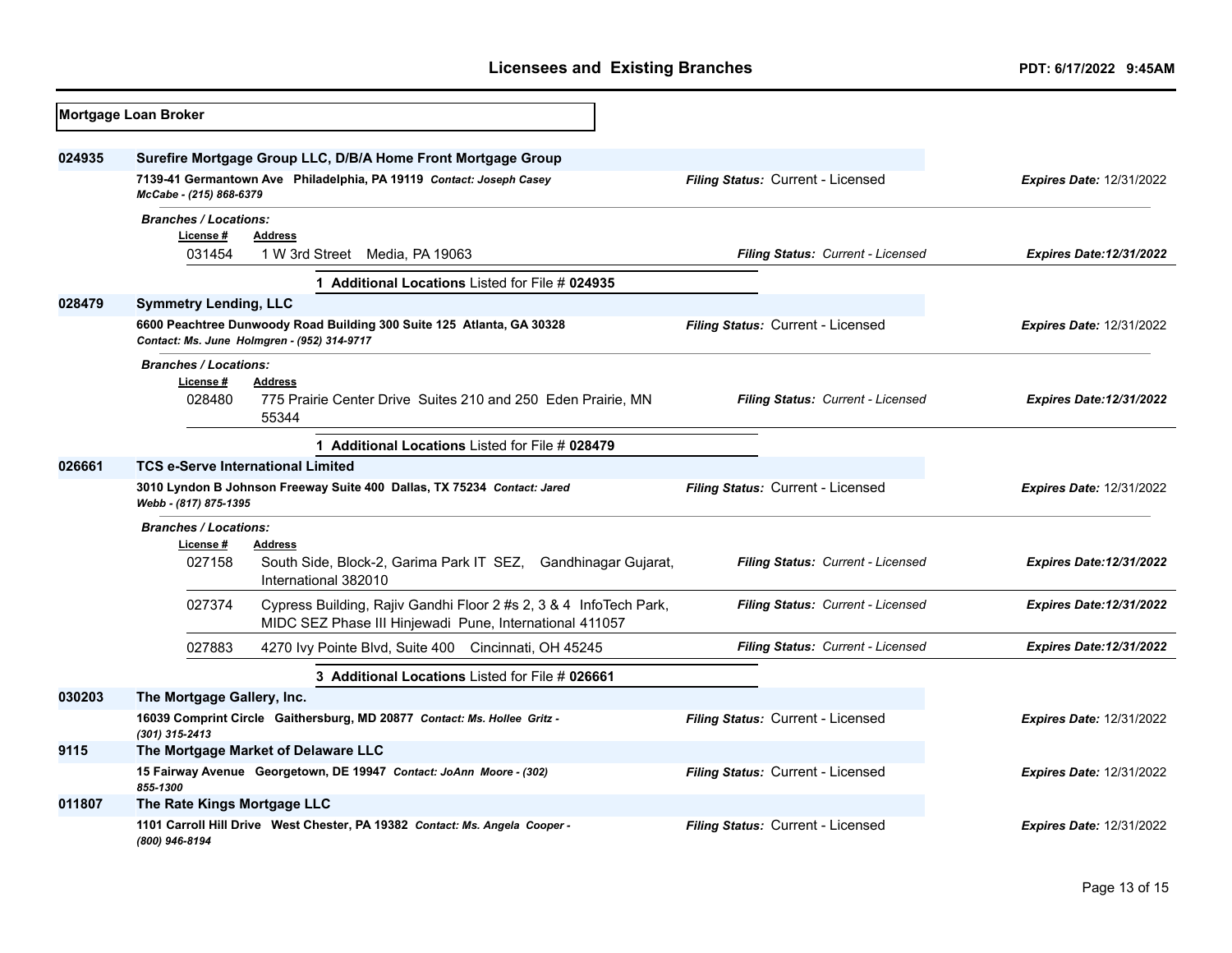|        | Mortgage Loan Broker                                                                                          |                                   |                                 |  |  |
|--------|---------------------------------------------------------------------------------------------------------------|-----------------------------------|---------------------------------|--|--|
| 020503 | The Wisdom Companies, LLC                                                                                     |                                   |                                 |  |  |
|        | 909 North Pacific Coast Highway Suite 300 El Segundo, CA 90245 Contact:<br>Mr. Mark McKendry - (310) 937-8686 | Filing Status: Current - Licensed | <b>Expires Date: 12/31/2022</b> |  |  |
| 036833 | <b>Treliant Mortgage Services, LLC</b>                                                                        |                                   |                                 |  |  |
|        | 1255 23rd Street NW Suite 500 Washington, DC 20037 Contact: Deborah<br>Grissom - (202) 570-6197               | Filing Status: Current - Licensed | <b>Expires Date: 12/31/2022</b> |  |  |
| 026895 | <b>True Value Financial LLC</b>                                                                               |                                   |                                 |  |  |
|        | 206 Hazel Drive Bear, DE 19701                                                                                | Filing Status: Current - Licensed | <b>Expires Date: 12/31/2022</b> |  |  |
| 019791 | <b>Trustin Mortgage Corporation</b>                                                                           |                                   |                                 |  |  |
|        | 4070 Lago Di Grata Circle San Diego, CA 92130 Contact: Ms. Fangling Wang -<br>(302) 765-8089                  | Filing Status: Current - Licensed | <b>Expires Date: 12/31/2022</b> |  |  |
| 023414 | Union Plus Mortgage Company                                                                                   |                                   |                                 |  |  |
|        | 305 Fellowship Road Suite 230 Mount Laurel, NJ 08054 Contact: Mr. James<br>Barber - (202) 778-9811            | Filing Status: Current - Licensed | <b>Expires Date: 12/31/2022</b> |  |  |
| 037263 | <b>VANGUARD LENDING</b>                                                                                       |                                   |                                 |  |  |
|        | 225 E Market Street West Chester, PA 19382 Contact: Mr. Michael Timmins -<br>(610) 620-5292                   | Filing Status: Current - Licensed | <b>Expires Date: 12/31/2022</b> |  |  |
| 027579 | Vantage Point Financial Group Inc., D/B/A Vantage Point Mortgage                                              |                                   |                                 |  |  |
|        | 401 Old Penllyn Pike 2nd Floor Blue Bell, PA 19422                                                            | Filing Status: Current - Licensed | <b>Expires Date: 12/31/2022</b> |  |  |
| 036749 | <b>VAZ FINANCIAL LLC</b>                                                                                      |                                   |                                 |  |  |
|        | 1000 N West Street Suite 1200 Wilmington, DE 19801 Contact: Mr. Gerald<br>Vazquez Pedraza - (919) 478-9280    | Filing Status: Current - Licensed | <b>Expires Date: 12/31/2022</b> |  |  |
| 037279 | <b>VIRTUE FUNDING LLC</b>                                                                                     |                                   |                                 |  |  |
|        | 80 West Grand Street 3rd Floor Elizabeth, NJ 07201 Contact: Edward Koster -<br>(973) 763-0740                 | Filing Status: Current - Licensed | <b>Expires Date: 12/31/2022</b> |  |  |
| 027025 | <b>Washington Home Mortgage Corporation</b>                                                                   |                                   |                                 |  |  |
|        | 6500 Rock Spring Drive Suite 204 Bethesda, MD 20817 Contact: Mr. David<br>Eynck - (443) 385-0544              | Filing Status: Current - Licensed | <b>Expires Date: 12/31/2022</b> |  |  |
| 027853 | <b>Whitecap Mortgage LLC</b>                                                                                  |                                   |                                 |  |  |
|        | 210 S Mill Road Suite 104 Kennett Square, PA 19348 Contact: Ms. Joyce<br>Succarotte - (302) 535-2709          | Filing Status: Current - Licensed | <b>Expires Date: 12/31/2022</b> |  |  |
|        | <b>Branches / Locations:</b>                                                                                  |                                   |                                 |  |  |
|        | License #<br>Address                                                                                          |                                   |                                 |  |  |
|        | 030332<br>39682 Sunrise Court Ste. 106 Bethany Beach, DE 19930                                                | Filing Status: Current - Licensed | <b>Expires Date:12/31/2022</b>  |  |  |
|        | <b>Additional Locations Listed for File # 027853</b>                                                          |                                   |                                 |  |  |

Filing Count - Filing Type: **Mortgage Loan Broker** = **147**